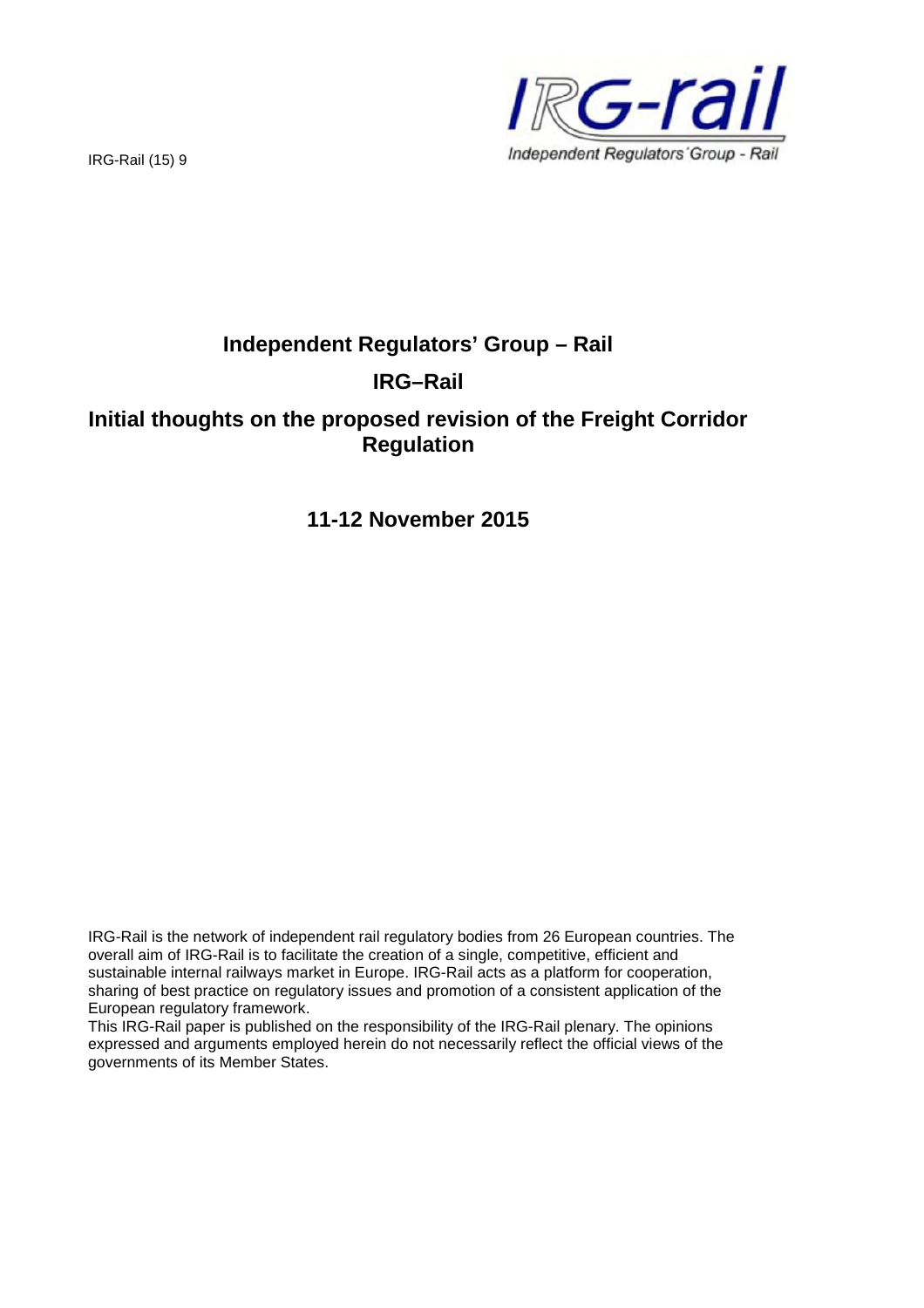### **I. Introduction**

- 1. Regulation (EU) No 913/2010 (the Regulation) aims at improving the efficiency of rail freight transport relative to other modes of transport by establishing a European rail network for competitive freight made up of freight corridors.<sup>1</sup>
- 2. The European Commission (the Commission) intends to work on a revision of the Regulation starting in 2016. IRG-Rail has decided to develop thoughts ahead of this proposed revision of the Regulation in order to offer some support to the Commission's work.
- 3. Many regulatory bodies have been involved in the monitoring of rail freight corridors for only a few years and on a limited number of corridors. IRG-Rail has noted that corridors are not functioning well and the needs of the market are not being met. IRG-Rail considers that more extensive information and experience is necessary, including the views of the market.
- 4. Experience that has been acquired so far on corridors established in accordance with the Regulation is in many respects too limited to provide a basis for substantiated opinions on how the Regulation should be amended. Notably, several of the designated corridors are not yet operative, and other corridors have only been in operation for a few years. IRG-Rail believes that a full revision of the Regulation at the present time would therefore be based on the selective experiences of a few corridors only.
- 5. IRG-Rail proposes to limit the revision of the Regulation for the time being to making necessary legal and technical adjustments and wait until further experience has been acquired on all operative corridors, before making further (material) amendments. More experience and further assessment of the actual state of play are needed to be able to evaluate whether the system is functioning and whether the needs of the market are being met.
- 6. Moreover, corridors cannot be viewed individually and in isolation. Each corridor constitutes a part of a more extensive rail network, comprising other corridors as well as rail infrastructure not forming part of the designated corridors. In IRG-Rail's opinion, it is important to seek to eliminate any obstacles and impediments to coordination and integration beyond the individual corridor itself, and, as such, the Regulation should take into account a network perspective.
- 7. The purpose of this paper is to identify which requirements have worked well so far and where problems have been observed. Our initial analysis is included under section III of this paper. These are initial thoughts and will be followed by a position paper in 2016 to help informing the European Commission's impact assessment and revised regulation 913/2010/EC.

<sup>1</sup> See recital (30) of the Regulation.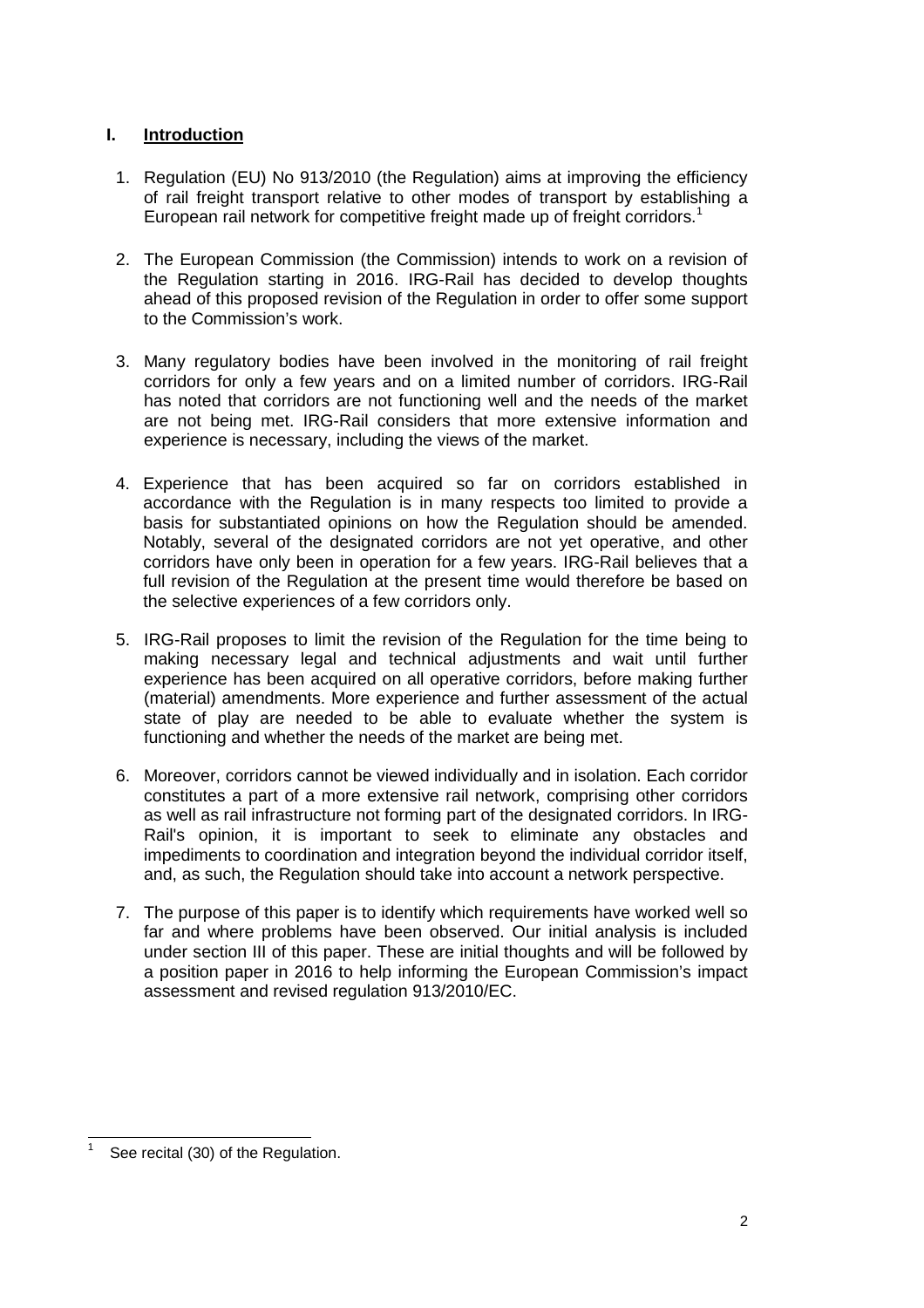#### **II. General remarks**

- 8. IRG-Rail acknowledges a number of positive developments within the framework of the Regulation, such as the establishment of a Corridor One Stop Shop (C-OSS) as a single point of contact for all users of the freight corridor, a clear framework for governance of the executive and the management boards, an improved cooperation between infrastructure managers and railways operators and a common approach to information provision.
- 9. Some other developments have been less constructive: For instance the involvement of the advisory groups of representatives from terminals that are adjacent to the corridors is disappointing. The actual take-up in usage of Pre-Arranged-Paths (PaPs) is rather limited. PAPs do not seem to meet the requirements of rail freight stakeholders who currently tend to approach each infrastructure manager directly with path requests.
- 10. Based on the market's experience of capacity allocation in active corridors, there seems to be a need to assess how the integration of terminals in the allocation process should be arranged. Currently, the allocation of capacity in active rail freight corridors is concentrated on the allocation of infrastructure capacity (train paths). Allocation of capacity in relevant terminals is part of the individual terminal operator's processes in each member state. IRG-Rail believes that there is a need for further consideration of terminals in the corridor allocation process, and that the scope of the Regulation should be clarified in this respect. The aim is to improve the future integration of terminals in the corridor.
- 11. The roles and in particular the monitoring powers of the regulatory bodies need to be clear as regulatory bodies are legally required to monitor competition in rail freight corridors. Clarity is required in terms of the scope of monitoring powers, e.g. circumstances when the regulatory bodies are empowered to take action.

#### **III. Initial analysis of the Regulation**

#### **A. Terminology and transparency**

- 12. The Regulation serves as the legal basis for the operation of rail freight corridors. Its scope depends on the definition of rail freight corridors. All parties concerned with rail freight corridors (e. g. infrastructure managers, management boards, terminal operators, applicants, regulatory bodies) rely on clarity in this respect.
- 13. IRG-Rail considers that the term "freight corridor" in the Regulation is unclear and is not always applied in a consistent manner, especially in relation to expressions such as "corridor", "principal routes", "along the freight corridor", "sections connecting them" and "diversionary routes". For the purpose of clarification we suggest a provision requiring infrastructure managers to have a clear description of rail freight corridors in the Corridor Information Document (CID), for instance by including a map and diversionary routes where necessary.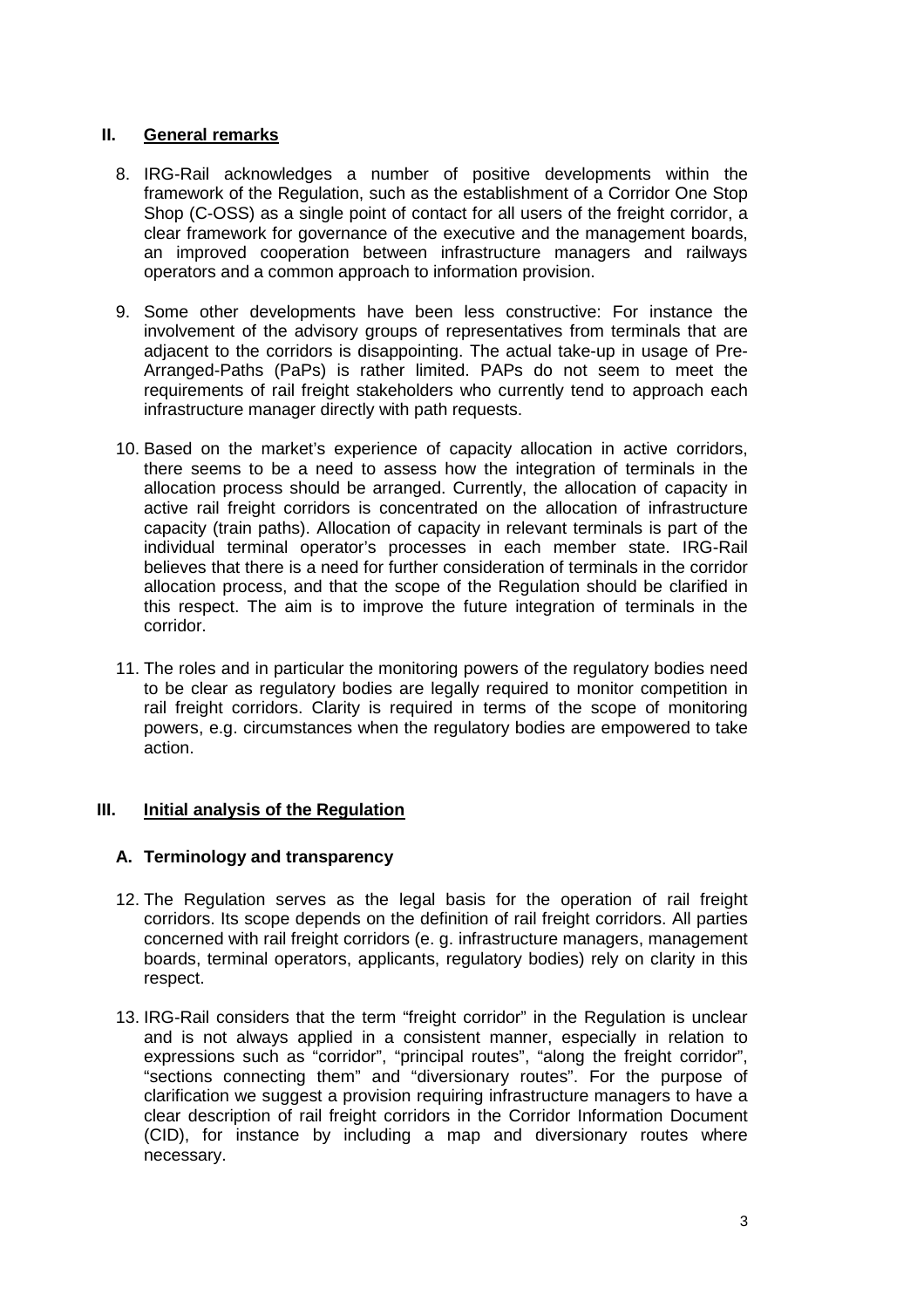- 14. IRG-Rail suggests deleting the term "specially arranged" in the terminal definition in Article 2 (2) (c) Regulation. It should be clear that the purpose for which terminals have been originally established is not the main point. The decisive factor is whether a terminal is able to perform the described function today. If so, it should be defined as a terminal in the context of the Regulation, regardless of its original purpose. For example terminals in ports or along inland waterways may not have rail freight as their main purpose, but may nevertheless have a clear relevance to rail freight (e.g. multimodal infrastructure) and therefore should be part of the Regulation's scope.
- 15. As a general remark the Regulation and Directive 2012/34/EU (the Directive) should be consistent. For example, consistency is required with regard to the term "applicants". As this term is clarified and defined in Article 3 (19) of the Directive, IRG-Rail considers that a separate provision on "authorised applicants" is not needed in the Regulation. The term "railway undertaking" should be replaced by the term "applicants" throughout the Regulation.
- 16. However, regarding the definitions of "infrastructure manager" and the "railway infrastructure to be established, managed and maintained by them", consistency between the Regulation and the Directive seems to be counterproductive to the functioning of the rail freight corridors due to the inadequate Directive definition – to which reference is made in the Regulation. According to the Directive some items of the "railway infrastructure" are part of "service facilities" (e.g. "passenger and goods platforms, including in passenger stations and freight terminals"). Thus, an operator of a service facility could at the same time be considered an "infrastructure manager". As a result, this could mean that terminal operators would have to apply all relevant rules pertaining to an infrastructure manager, for instance be part of the corridor management board. Due to the large and changing number of terminals involved in a rail freight corridor, the number of participants in the management board would become far too big and impact on the efficient functioning of the management board. IRG-Rail therefore suggests excluding the terminal operators from the scope of the definition of an "infrastructure manager" for the purpose of the Regulation. Nevertheless, the involvement of terminal operators is important for the development of the rail freight corridors and should be secured via the advisory groups.
- 17. As transparency is of utmost importance for all parties concerned with rail freight corridors, IRG-Rail is of the opinion that the implementation plan developed by the management board should cover all aspects concerning the description of rail freight corridors (including diversionary routes and terminals where possible) as described in previous paragraphs of this paper.

#### **B. Designation and Governance**

- 18. IRG-Rail believes that the governance structure established by the Regulation is positive as it contributes to allocating responsibilities, encourages cooperation between different stakeholders and offers the various interested parties an opportunity to influence the development of and conditions relevant to freight corridors.
- 19. IRG-Rail considers that the advisory groups are particularly important in the corridor system and welcomes their establishment.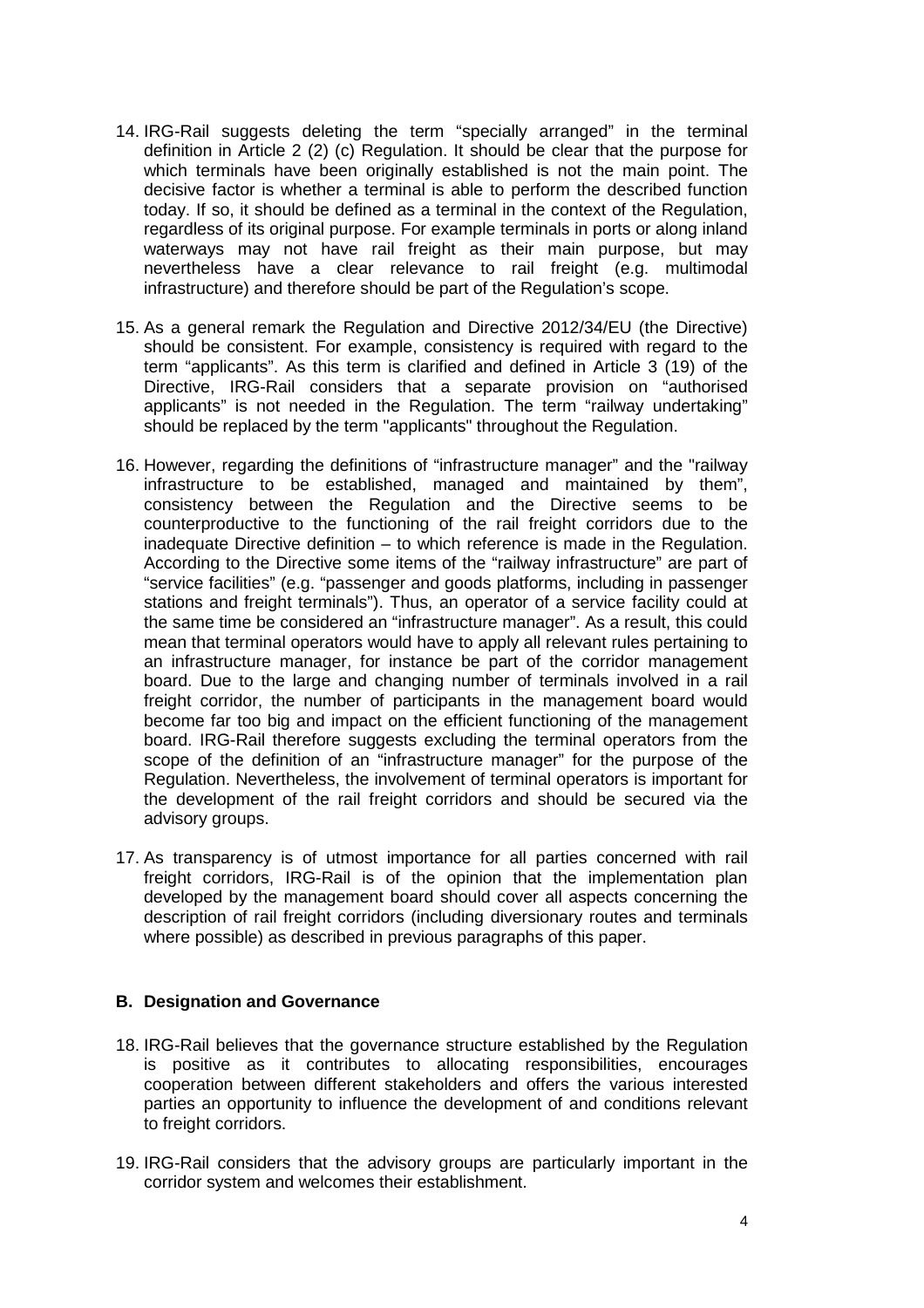- 20. All applicants and not only railway undertakings should be afforded a similar opportunity to express their opinions to the management board for instance by including them in the advisory group as referred to in Article 8 (8) of the Regulation.
- 21. Furthermore, IRG-Rail recommends strengthening the position of both the railway advisory group (RAG) and the terminal advisory group (TAG) and making sure that the opinions of the advisory groups are appropriately taken into account in the decisions of the management board which have consequences for services, investment and management of infrastructure.
- 22. Currently, the RAG and TAG are entitled ("may") to "issue an opinion" on any proposal of the management board. This is however a non-binding contribution that may have limited influence on the management board. IRG-Rail recommends strengthening the position of both advisory groups, ensuring that their opinions are sufficiently taken into account in the decisions of the management board when the decisions have an impact on the access to and provision of services, investment and management of terminals. Consultation of applicants and terminal operators – at least for those decisions that have an impact on their respective businesses – should become a mandatory part of the process. The management board should not take a decision contradicting the formal opinion of the relevant advisory group without proper justification. This would enable the advisory groups to complain to the executive board if they were not involved or their opinion was not considered appropriately. This may encourage applicants and terminal operators to take greater responsibility for issues relating to their activities and to contribute with their knowledge and experience relevant to freight corridors. Consequently, the acceptance and influence of the advisory groups in the market would be recognised and grow.

#### **C. Coordination of works**

23. IRG-Rail notes that to date management boards do not appear to have undertaken any coordination of maintenance works on lines in corridors, neither within a corridor nor between corridors. Coordination of works among all infrastructure managers concerned is essential in order to ensure that the necessary capacity identified in the transport market study is made available. Furthermore the management boards must involve applicants at an early stage and publish plans well in advance in order to meet the needs of the market. To a larger extent terminal operators should be afforded the possibility of influencing the coordination and publication of works. This could be done with an adequate IT system. IRG-Rail therefore suggests a provision stating they should be informed and consulted at an early stage of the works coordination process.

#### **D. Corridor One Stop Shop**

24. Since the entry into force of the Regulation each rail freight corridor has established a C-OSS. Initial experience shows that the creation of C-OSSs makes the application process more convenient for applicants.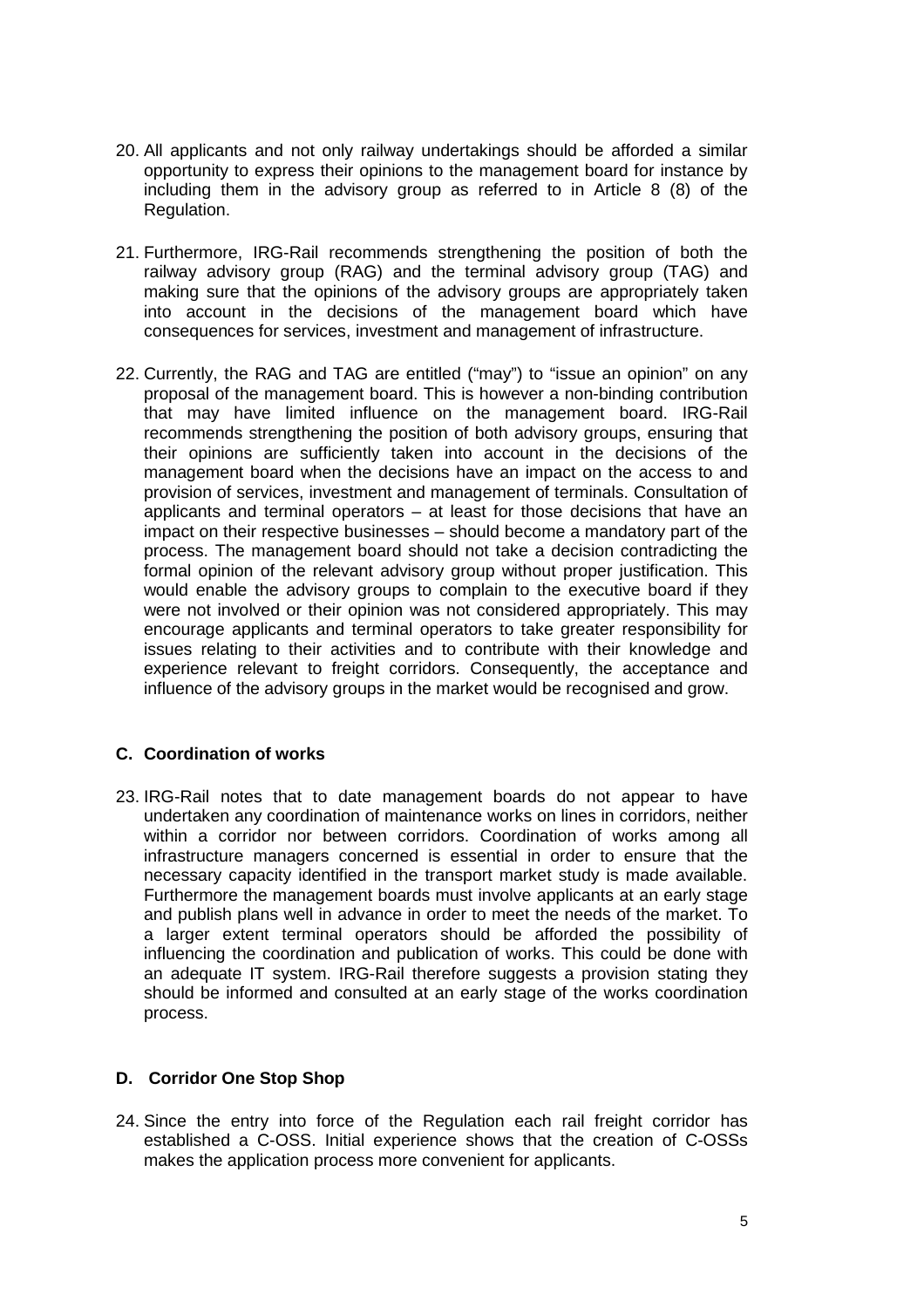- 25. IRG-Rail considers that the legal structure of the C-OSS needs to be clarified, notably with regard to the competences of the different bodies (C-OSS, management board, European Economic Interest Grouping (EEIG)). This should include a clear definition of the different bodies' powers, duties and legal and regulatory obligations.
- 26. In future, the allocation of train paths and the connection with the terminals need to be harmonised and coordinated. Currently, the capacity for train paths is allocated most of the time much earlier than the capacity in service facilities. This may create difficulties in the planning of terminal capacity in the long term, as railway undertakings do not yet know their precise terminal destinations and times of arrival until shortly before the service is needed.
- 27. Better coordination between requests for PaPs and capacity in terminals is needed. This would insure a better use of capacity on corridors. The role of the C-OSS should be considered in this respect.

#### **E. Framework for the allocation of infrastructure capacity**

- 28. IRG-Rail welcomes the involvement of regulatory bodies in the developments of framework for the allocation of infrastructure capacity on the freight corridor (FCA).
- 29. The FCA includes detailed provisions and rules to be followed by the C-OSS when allocating corridor infrastructure capacity. The legal status of the FCA has been the subject of numerous discussions as it is not clearly stated in the Regulation. Due to the importance of the rules in order to ensure nondiscriminatory access to the rail freight corridors, the legal nature of the FCA should be clarified. In IRG-Rail's opinion, it should be legally binding. Furthermore it would be useful to provide some indications regarding the content of the FCA in the Regulation. IRG-Rail also believes that the advisory groups would need to be consulted prior to the publication of the FCA.

#### **F. Traffic management**

30. IRG-Rail notes that common targets for punctuality and guidelines for traffic management under Articles 16 and 17 of the Regulation do not appear to have been implemented yet at the corridor level.

#### **G. Corridor Information Document**

- 31. IRG-Rail welcomes the structure of the CID. IRG-Rail notes that some parts of the CID consist of information that is also included in the national network statements. It is important for applicants interested in using the corridor that network statements and CID do not contradict each other.
- 32. For those parts of the CID originating from the national network statements, the regulatory bodies concerned can base their regulatory action on their national